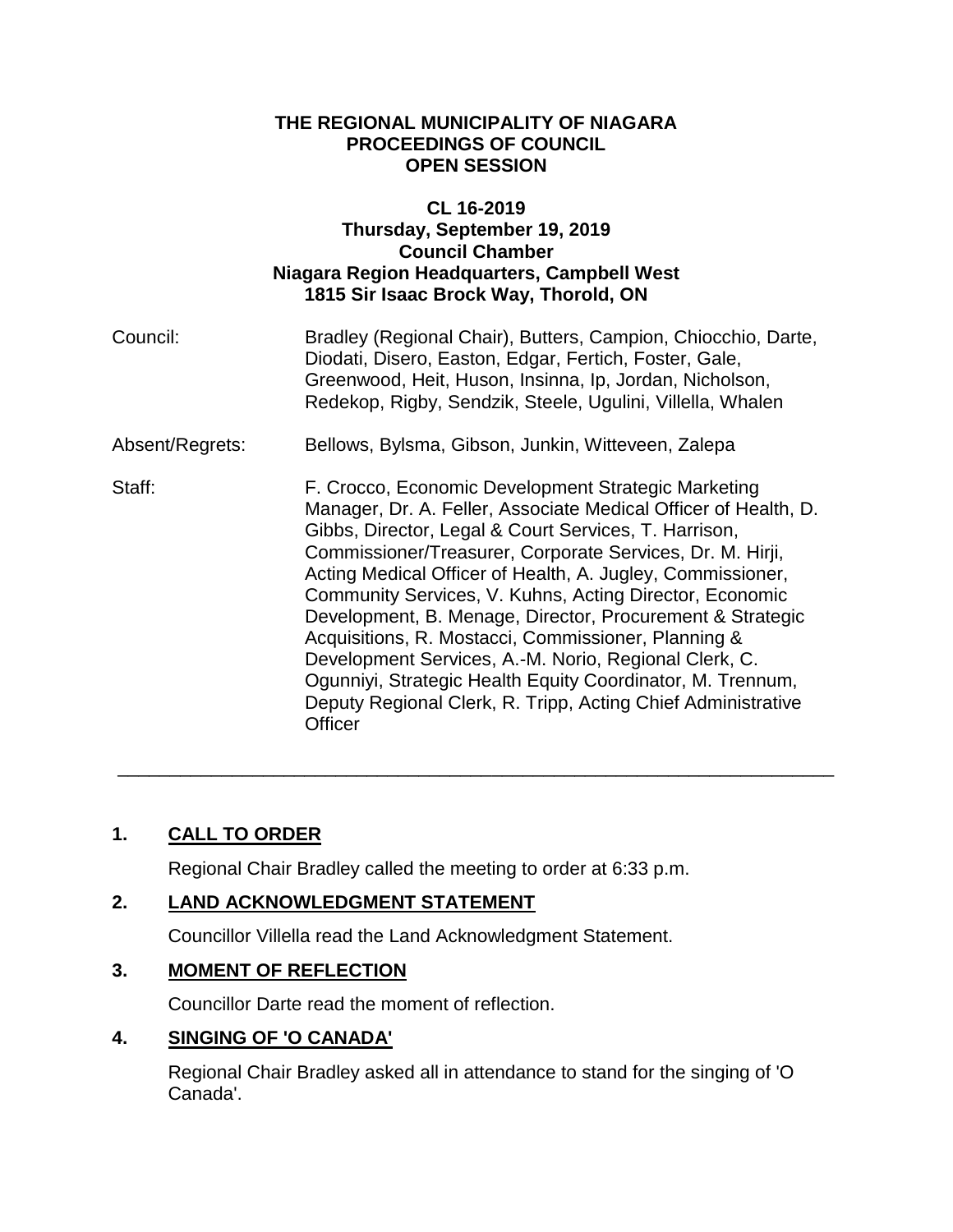# **5. ADOPTION OF AGENDA**

## 5.1 Addition of Items

Moved by Councillor Sendzik Seconded by Councillor Fertich

That Emily Kovacs, Executive Director/CEO, Niagara Folk Arts Multicultural Centre, **BE PERMITTED** to appear before Council as a delegate respecting the Actions & Resources to Join the Coalition of Inclusive Municipalities.

**Carried**

Moved by Councillor Butters Seconded by Councillor Greenwood

That Correspondence Item CL-C 64-2019, being a letter from N. Regehr, Chair, Women in Niagara Council, with respect to the motion regarding the Establishment of a Women's Advisory Committee, **BE ADDED** to this meeting's agenda under Agenda Item 11.1 – Correspondence to Receive and/or Refer.

**Carried**

## 5.2 Changes in Order of Items

Moved by Councillor Ip Seconded by Councillor Campion

That the order of the Agenda **BE AMENDED** to move consideration of Report CAO 14-2019, respecting Actions & Resources to Join the Coalition of Inclusive Municipalities (Agenda Item 13.1) immediately following the on this matter.

#### **Carried**

Moved by Councillor Huson Seconded by Councillor Ip

That the order of the Agenda **BE AMENDED** to consider the Motion respecting Establishment of a Women's Advisory Committee (Agenda Item 14.1) immediately following Report CAO 14-2019 respecting Actions & Resources to Join the Coalition of Inclusive Municipalities (Agenda Item 13.1).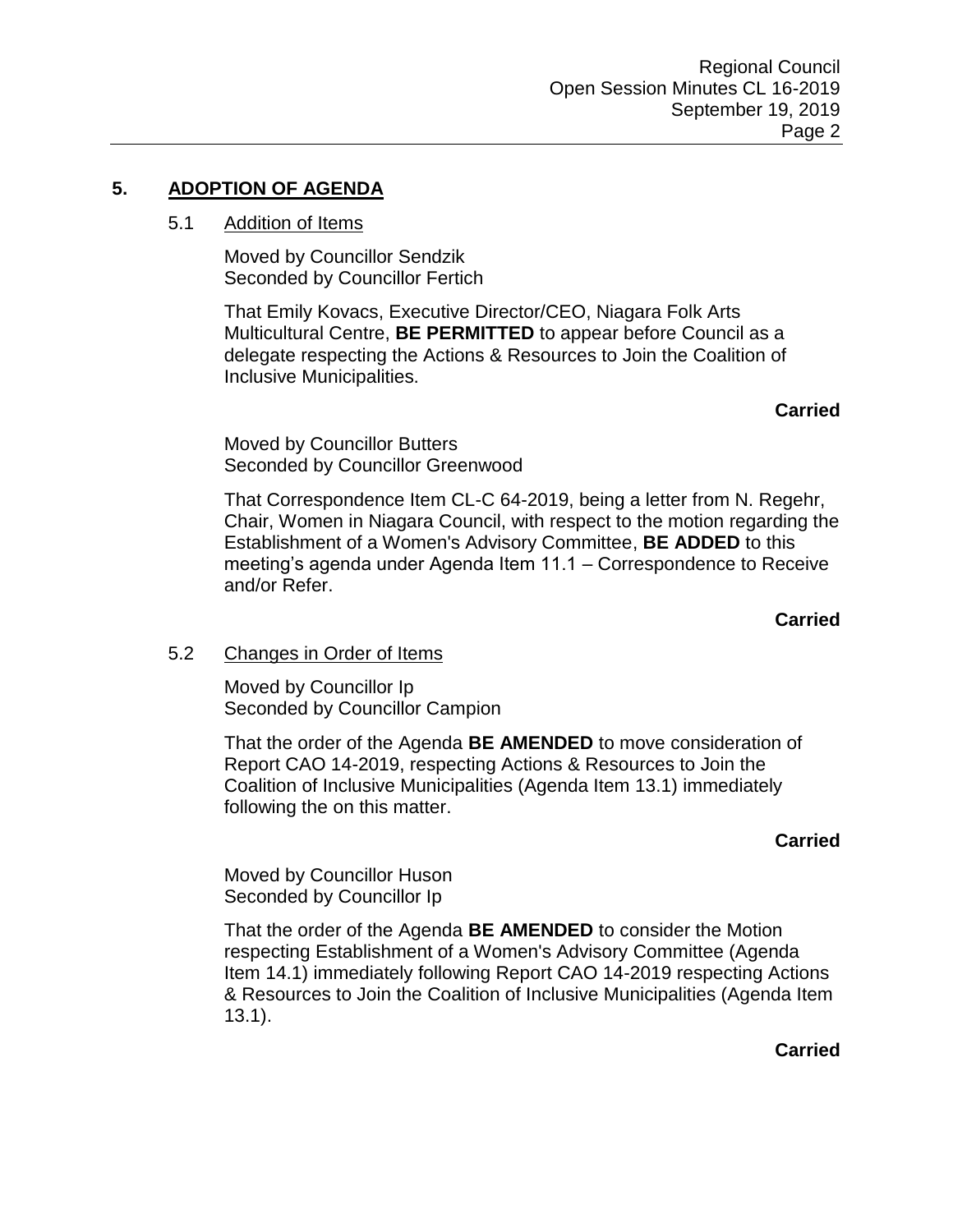Moved by Councillor Foster Seconded by Councillor Insinna

That Council Agenda CL 16-2019, **BE ADOPTED,** as amended.

**Carried**

## **6. DISCLOSURES OF PECUNIARY INTEREST**

Councillor Edgar declared an indirect pecuniary interest with respect to the portion of the Public Health and Social Services Committee minutes PHSSC 9- 2019 (Agenda Item 12.4) concerning Report COM 34-2019 respecting Approval of 2018 Child Care Services Schedule of Revenues and Expenses (Minute Item 5.1) as his wife is the Director of Children's Services.

## **7. PRESENTATIONS**

There were no presentations.

## **8. CHAIR'S REPORTS, ANNOUNCEMENTS, REMARKS**

The Regional Chair made various announcements related to activities and events he attended throughout the Region.

#### **9. DELEGATIONS**

- 9.1 Actions & Resources to Join the Coalition of Inclusive Municipalities (CAO 14-2019 (Agenda Item 13.1))
	- 9.1.1 Hugo Chesshire, Greater Niagara Chamber of Commerce

Hugo Chesshire, Director of Policy and Government Relations, Greater Niagara Chamber of Commerce, appeared before Council to express support for Report CAO 14-2019 respecting Actions & Resources to Join the Coalition of Inclusive Municipalities (Agenda Item 13.1).

#### 9.1.2 Brian Scriver, OUTniagara

Brian Scriver, Chair, OUTNiagara Board of Directors, appeared before Council to express support for Report CAO 14-2019 respecting Actions & Resources to Join the Coalition of Inclusive Municipalities (Agenda Item 13.1).

The speaking notes are attached to these minutes as CL-C 65- 2019.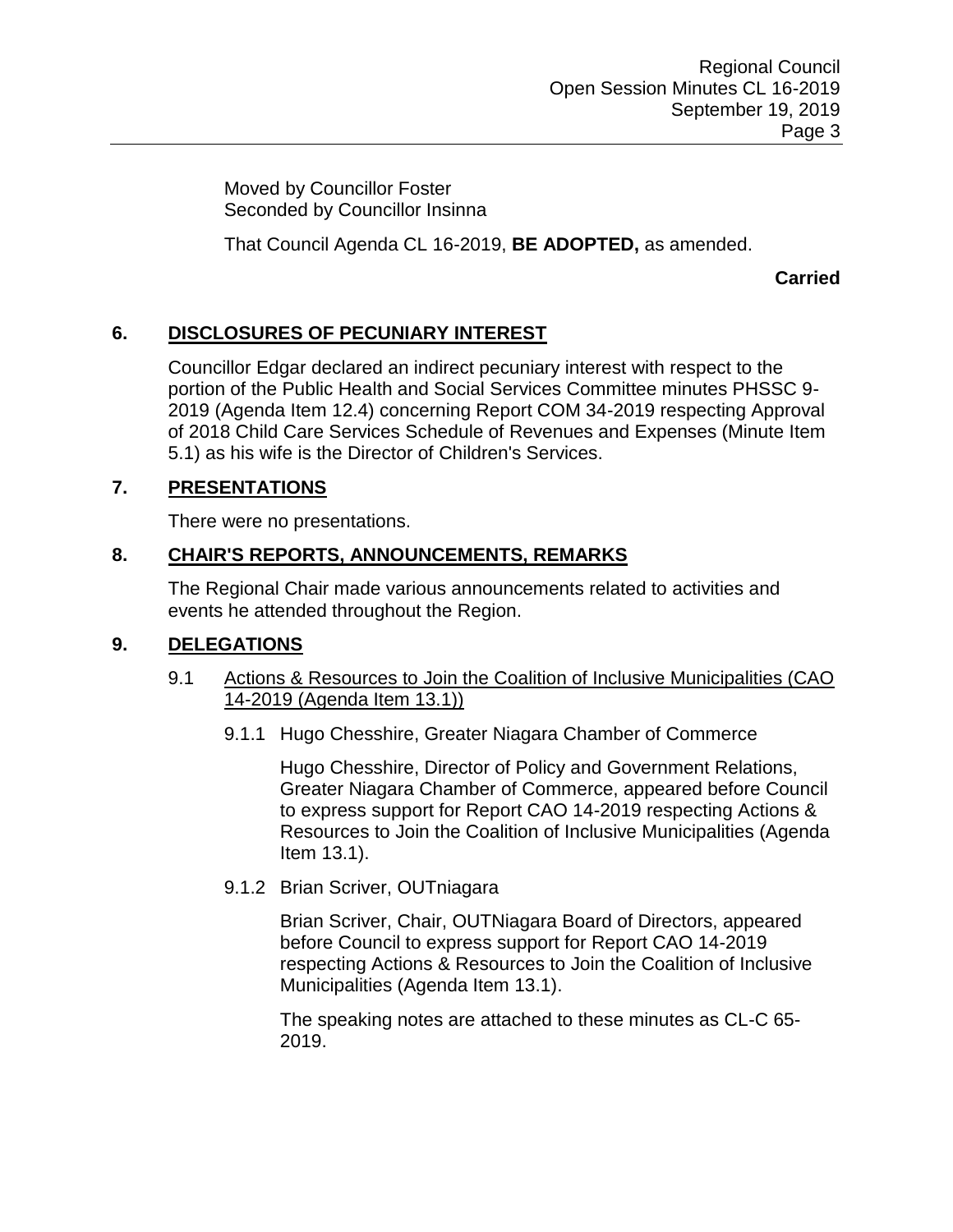9.1.3 Rashmi Biswas, Gender Equity Task Force Niagara

Rashmi Biswas and Elizabeth Zimmerman, Gender Equity Task Force Niagara, appeared before Council in support of the recommendations in Report CAO 14-2019 respecting Actions & Resources to Join the Coalition of Inclusive Municipalities (Agenda Item 13.1) and requested that Niagara Region apply a gender lens to policy development and implementation using evidence based decision making.

9.1.4 Saleh Waziruddin, Niagara Region Anti-Racism Association

Saleh Waziruddin, Niagara Region Anti-Racism Association, appeared before Council support of the recommendations in Report CAO 14-2019 respecting Actions & Resources to Join the Coalition of Inclusive Municipalities (Agenda Item 13.1).

The speaking notes are attached to these minutes as CL-C 66- 2019.

9.1.5 Kim Radersma, Resident, City of St. Catharines

Kim Radersma, Resident, City of St. Catharines, appeared before Council to share her and her family's personal experience with racism in Niagara and to express support for Report CAO 14-2019 respecting Actions & Resources to Join the Coalition of Inclusive Municipalities (Agenda Item 13.1).

9.1.6 Emily Kovacs, Executive Director/CEO, Niagara Folk Arts Multicultural Centre

> Emily Kovacs, Executive Director/CEO, Niagara Folk Arts Multicultural Centre, appeared before Council to express support for Report CAO 14-2019 respecting Actions & Resources to Join the Coalition of Inclusive Municipalities (Agenda Item 13.1).

## **13. CHIEF ADMINISTRATIVE OFFICER'S REPORT(S)**

#### 13.1 CAO 14-2019

Actions & Resources to Join the Coalition of Inclusive Municipalities

Moved by Councillor Ip Seconded by Councillor Sendzik

That Report CAO 14-2019, dated September 19, 2019, respecting Actions & Resources to Join the Coalition of Inclusive Municipalities, **BE RECEIVED** and the following recommendations **BE APPROVED**: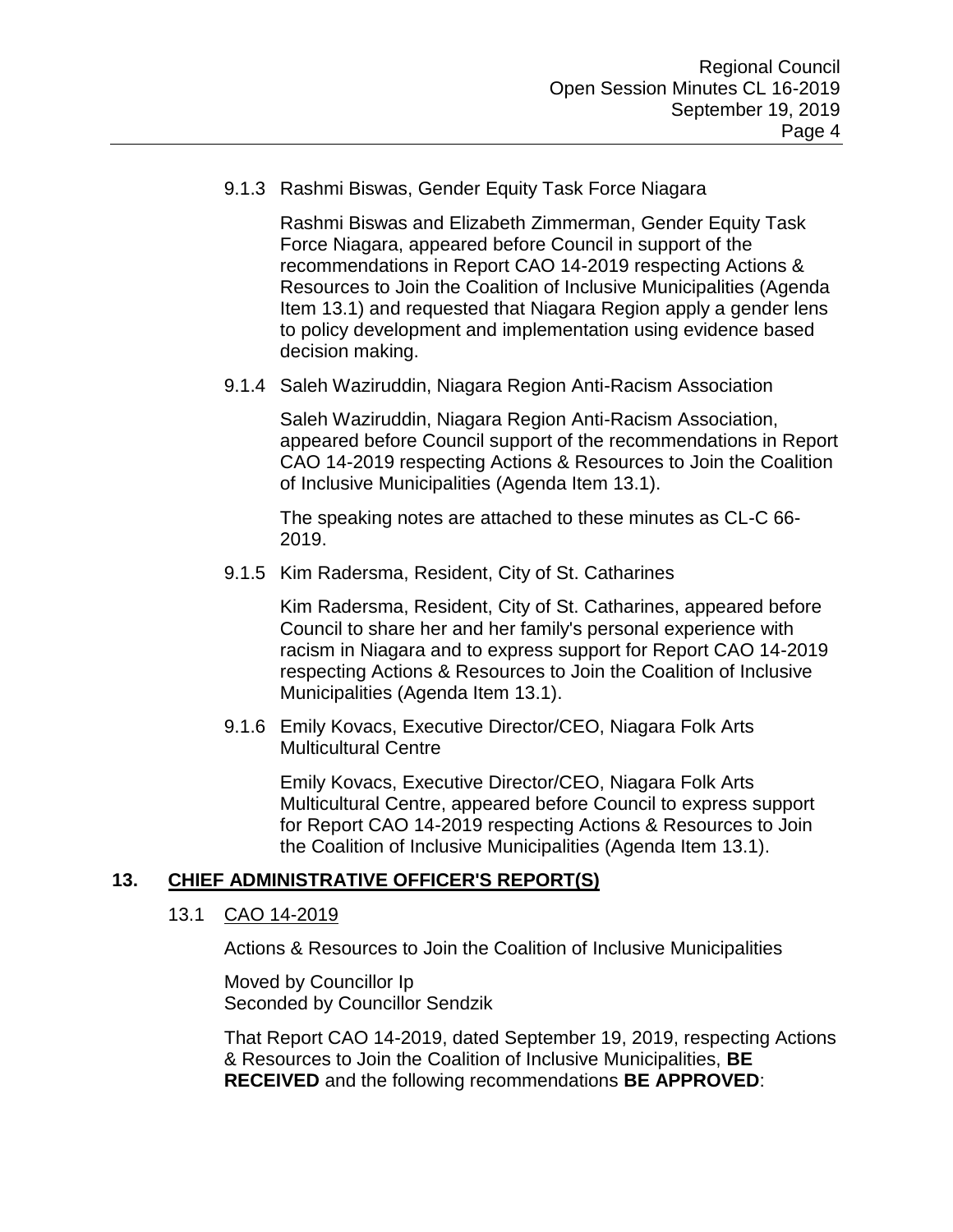- 1. That Council **RESOLVE** to join the Coalition of Inclusive Municipalities (CIM), formerly known as Canadian Coalition for Municipalities Against Racism and Discrimination (CCMARD) and **SIGN** a declaration to support the ten CIM commitments; and
- 2. That staff **BE DIRECTED** to create supporting governance structures with internal and external stakeholders to advise on internal diversity, equity, and inclusion issues and support the creation of a Diversity, Equity, and Inclusion Action Plan; and
- 3. That the dedicated resources required for developing the Diversity, Equity, and Inclusion Action Plan **BE REFERRED** for consideration as part of the 2020 budget process.

The following friendly *amendment* was accepted by the Regional Chair, and the mover and seconder of the motion to add the following clause:

4. *That Report CAO 14-2019 BE CIRCULATED to all municipalities in the Coalition of Inclusive Municipalities and the local area municipalities.* 

The following friendly *amendment* was accepted by the Regional Chair, and the mover and seconder of the motion:

4. That Report CAO 14-2019 **BE CIRCULATED** to all municipalities in the Coalition of Inclusive Municipalities*,* and the local area municipalities *and the Association of Municipalities of Ontario (AMO)*.

The Regional Chair called the vote on the motion, as amended, as follows:

That Report CAO 14-2019, dated September 19, 2019, respecting Actions & Resources to Join the Coalition of Inclusive Municipalities, **BE RECEIVED** and the following recommendations **BE APPROVED:**

1. That Council **RESOLVE** to join the Coalition of Inclusive Municipalities (CIM), formerly known as Canadian Coalition for Municipalities Against Racism and Discrimination (CCMARD) and **SIGN** a declaration to support the ten CIM commitments;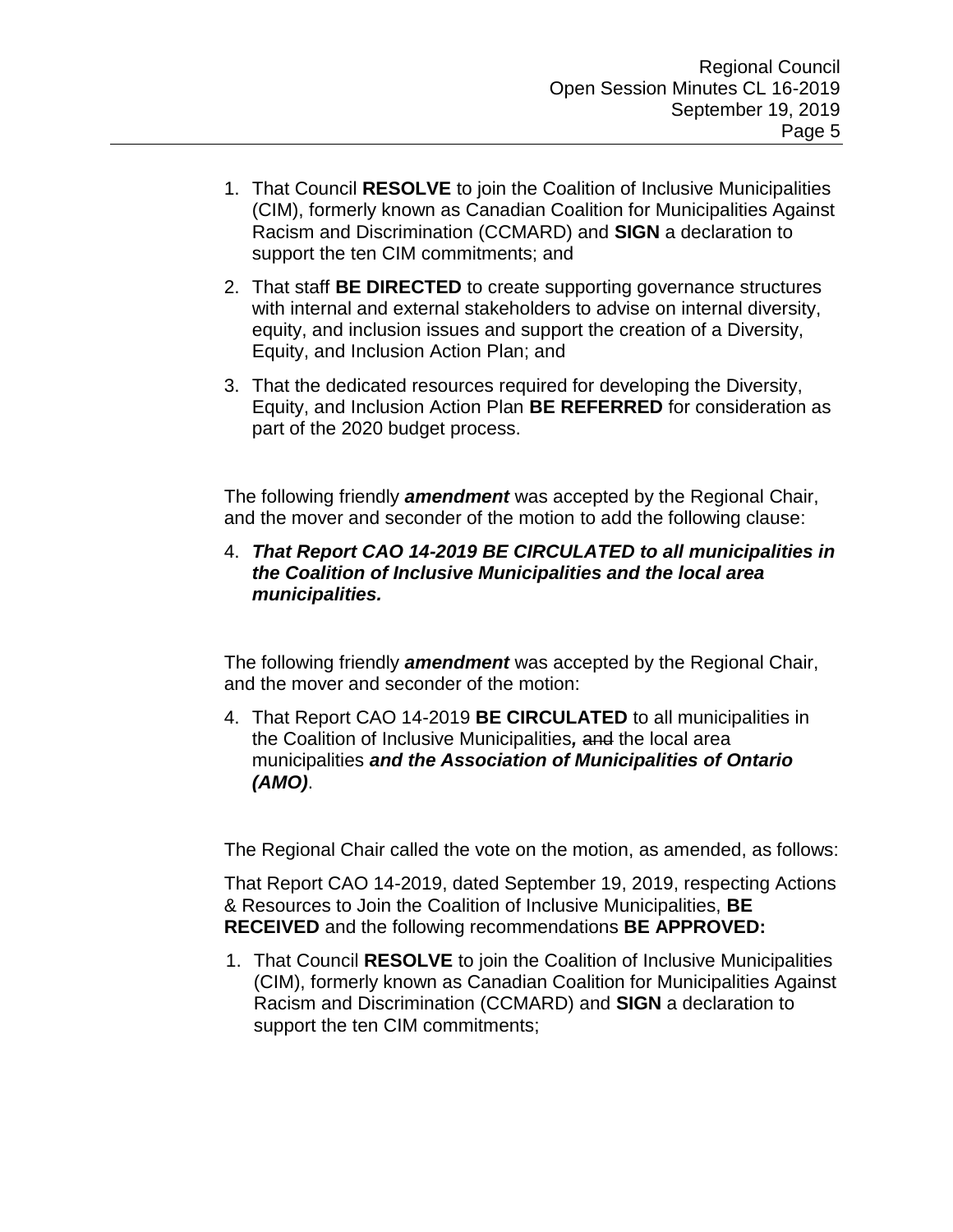- 2. That staff **BE DIRECTED** to create supporting governance structures with internal and external stakeholders to advise on internal diversity, equity, and inclusion issues and support the creation of a Diversity, Equity, and Inclusion Action Plan;
- 3. That the dedicated resources required for developing the Diversity, Equity, and Inclusion Action Plan **BE REFERRED** for consideration as part of the 2020 budget process; and
- 4. That Report CAO 14-2019 **BE CIRCULATED** to all municipalities in the Coalition of Inclusive Municipalities, the local area municipalities and the Association of Municipalities of Ontario (AMO).

#### Recorded Vote:

Yes (25): Butters, Campion, Chiocchio, Darte, Diodati, Disero, Easton, Edgar, Fertich, Foster, Gale, Greenwood, Heit, Huson, Insinna, Ip, Jordan, Nicholson, Redekop, Rigby, Sendzik, Steele, Ugulini, Villella, Whalen.

No (0).

### **Carried**

#### **Councillor Information Request(s):**

Include information respecting the creation of a permanent full-time equivalent position and long-term planning in the business case for dedicated resources required for developing the Diversity, Equity and Inclusion Action Plan. Councillor Sendzik.

## **14. MOTIONS**

14.1 Establishment of a Women's Advisory Committee

Establishment of a Women's Advisory Committee

Moved by Councillor Huson Seconded by Councillor Rigby

Whereas women have traditionally been underrepresented in public office, on corporate boards and in leadership positions;

Whereas women have unique economic, social and cultural experiences that are directly impacted by public policy decisions;

Whereas gender-based policy can have a direct and positive impact on economic diversification, income equality and other positive development outcomes; and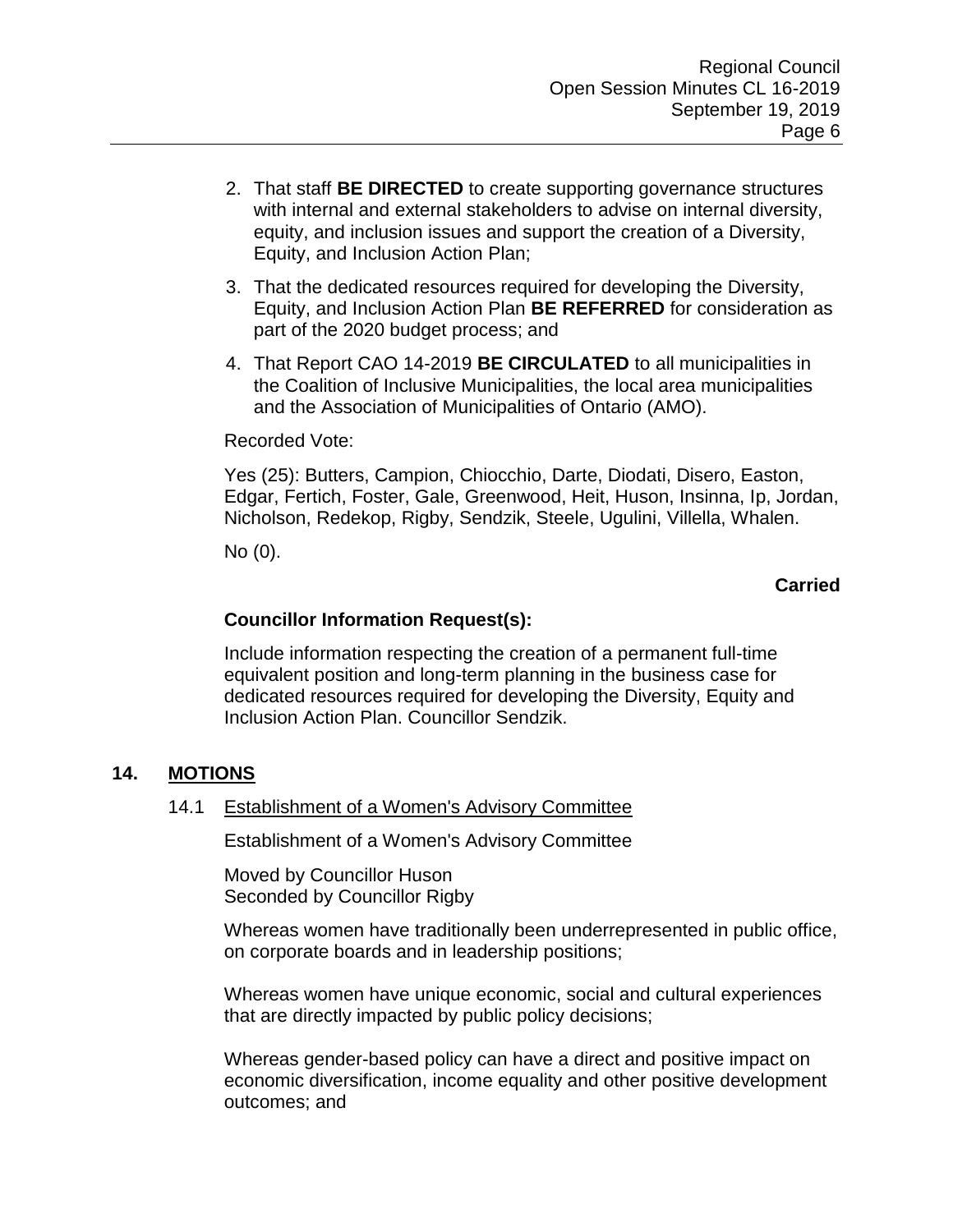Whereas Women's Advisory committees have been established in the municipalities of Vancouver, Edmonton and Hamilton.

NOW THEREFORE BE IT RESOLVED:

- 1. That Regional Council **ENDORSE** the establishment of a Women's Advisory Committee to:
	- a. advocate for gender-based issue resolutions and opportunities related to Regional policies, priorities and decisions;
	- b. promote leadership development that empowers women in Niagara to fully participate in civic life;
	- c. research and provide information and resources about women's gender-based issues to Niagara; and
- 2. That staff **BE DIRECTED** to prepare a report respecting a draft Terms of Reference and membership requirements for a Women's Advisory Committee for consideration at the Corporate Services Committee meeting being held on November 6, 2019.

Recorded Vote:

Yes (25): Butters, Campion, Chiocchio, Darte, Diodati, Disero, Easton, Edgar, Fertich, Foster, Gale, Greenwood, Heit, Huson, Insinna, Ip, Jordan, Nicholson, Redekop, Rigby, Sendzik, Steele, Ugulini, Villella, Whalen.

No (0).

**Carried**

#### **10. ADOPTION OF MINUTES**

10.1 Council Minutes CL 15-2019

Thursday, August 15, 2019

Moved by Councillor Redekop Seconded by Councillor Easton

That Minutes CL 15-2019 being the Open Session minutes of the Regional Council meeting held on Thursday, August 15, 2019, **BE ADOPTED**.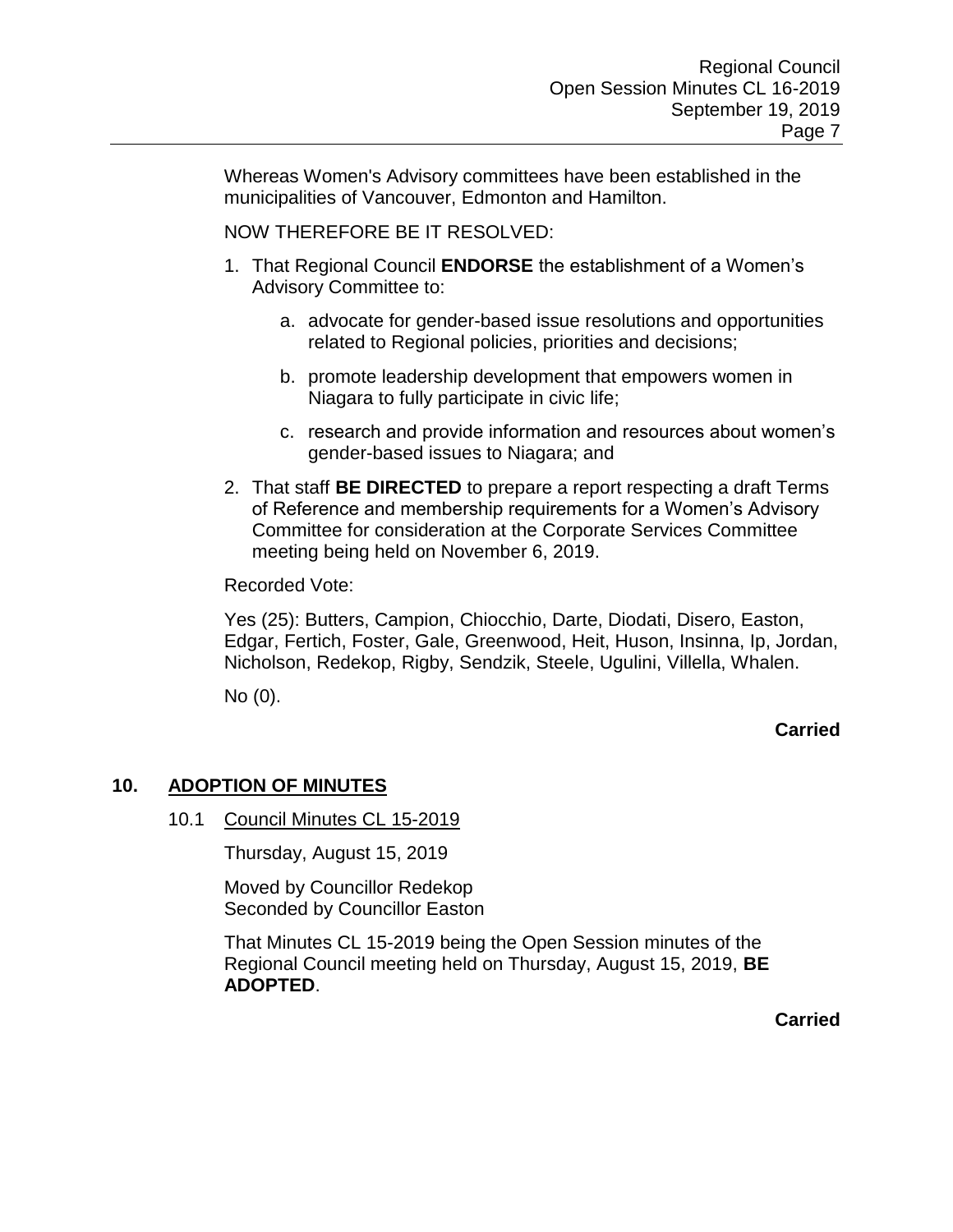### **11. CORRESPONDENCE**

#### 11.1 Receive and/or Refer

Moved by Councillor Whalen Seconded by Councillor Disero

That the following items **BE DEALT WITH** as follows:

CL-C 54-2019 respecting Appointment of Deputy Clerks for the purposes of the *Commissioners for taking Affidavits Act*, **BE RECEIVED**;

CL-C 61-2019 respecting joining the Coalition for Inclusive Municipalities (CAO 14-2019 (Agenda Item 13.1)), **BE RECEIVED**;

CL-C 63-2019 respecting Niagara Region Integrity Commissioner Annual Report August 17, 2018 - August 16, 2019, **BE RECEIVED**; and

CL-C 64-2019 respecting the motion to Establish a Women's Advisory Committee, **BE RECEIVED**.

**Carried**

#### 11.2 For Consideration

11.2.1 CL-C 55-2019

Standing Committee Appointment

Moved by Councillor Greenwood Seconded by Councillor Butters

That Correspondence Item CL-C 55-2019, being a memorandum from A.-M. Norio, Regional Clerk, dated September 19, 2019, respecting Standing Committee Appointment, **BE RECEIVED** and the following recommendation **BE APPROVED**:

1. That Councillor Witteveen **BE APPOINTED** to the Public Health and Social Services Committee, effective immediately.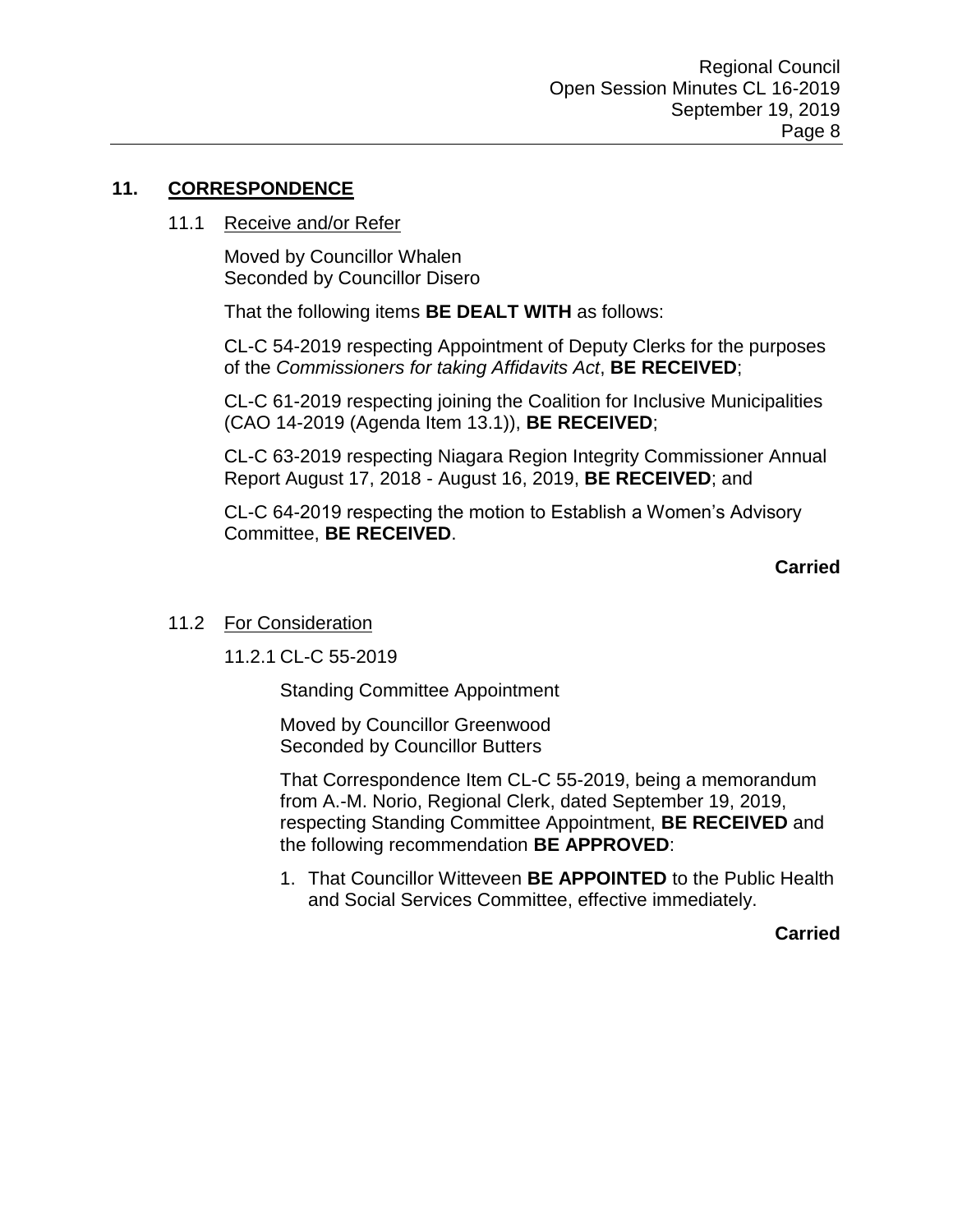### **12. COMMITTEE REPORTS - OPEN SESSION**

#### 12.1 Committee of the Whole

Minutes COTW 7-2019, Thursday, September 5, 2019

Moved by Councillor Steele Seconded by Councillor Ugulini

That Report COTW 7-2019, being the Open Session minutes of the Committee of the Whole meeting held on Thursday, September 5, 2019, **BE RECEIVED** and the recommendations contained therein **BE APPROVED**.

12.1.1 Minute Item 5.1 respecting Grants and Incentives Review

The recommendation contained in Minute Item 5.1 was considered separately as follows:

That Report PDS 34-2019, dated September 5, 2019, respecting Grants and Incentives Review, **BE RECEIVED** and the following recommendations **BE APPROVED**:

- 1. That staff **BE DIRECTED** to develop incentive programs under the categories:
	- affordable/rental housing;
	- brownfield remediation;
	- employment growth in key sectors; and
	- quality of life/public realm;
- 2. That staff **BE DIRECTED** to advise Local Area Municipalities on the direction of the incentive programs prior to bringing recommendations back to Regional Council; and
- 3. That Report PDS 34-2019 **BE CIRCULATED** to Local Area Municipalities.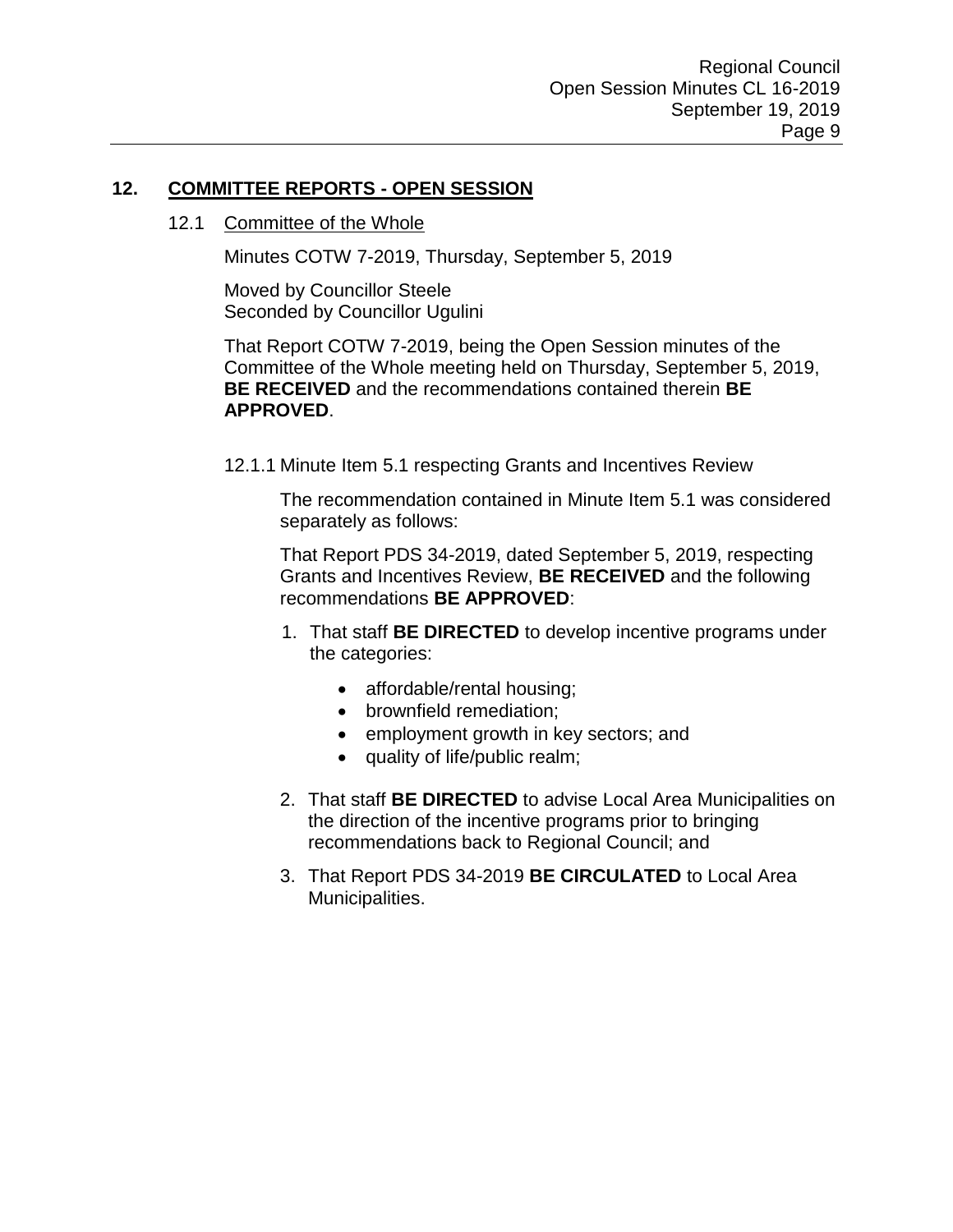Moved by Councillor Nicholson Seconded by Councillor Gale

That clause 1 of the motion be amended as follows:

- 1. That staff **BE DIRECTED** to develop incentive programs under the categories:
	- affordable/rental housing *(single and mixed use)*;
	- brownfield remediation:
	- employment growth in key sectors; and
	- quality of life/public realm;

## **Carried**

The Regional Chair called the vote on the motion, as amended, as follows:

That Report PDS 34-2019, dated September 5, 2019, respecting Grants and Incentives Review, **BE RECEIVED** and the following recommendations **BE APPROVED**:

- 1. That staff **BE DIRECTED** to develop incentive programs under the categories:
	- affordable/rental housing (single and mixed use);
	- brownfield remediation;
	- employment growth in key sectors; and
	- quality of life/public realm;
- 4. That staff **BE DIRECTED** to advise Local Area Municipalities on the direction of the incentive programs prior to bringing recommendations back to Regional Council; and
- 5. That Report PDS 34-2019 **BE CIRCULATED** to Local Area Municipalities.

## **Carried**

12.1.2 Balance of the recommendations from Committee of the Whole

The Regional Chair called the vote on the balance of the recommendations from the Committee of the Whole and declared it,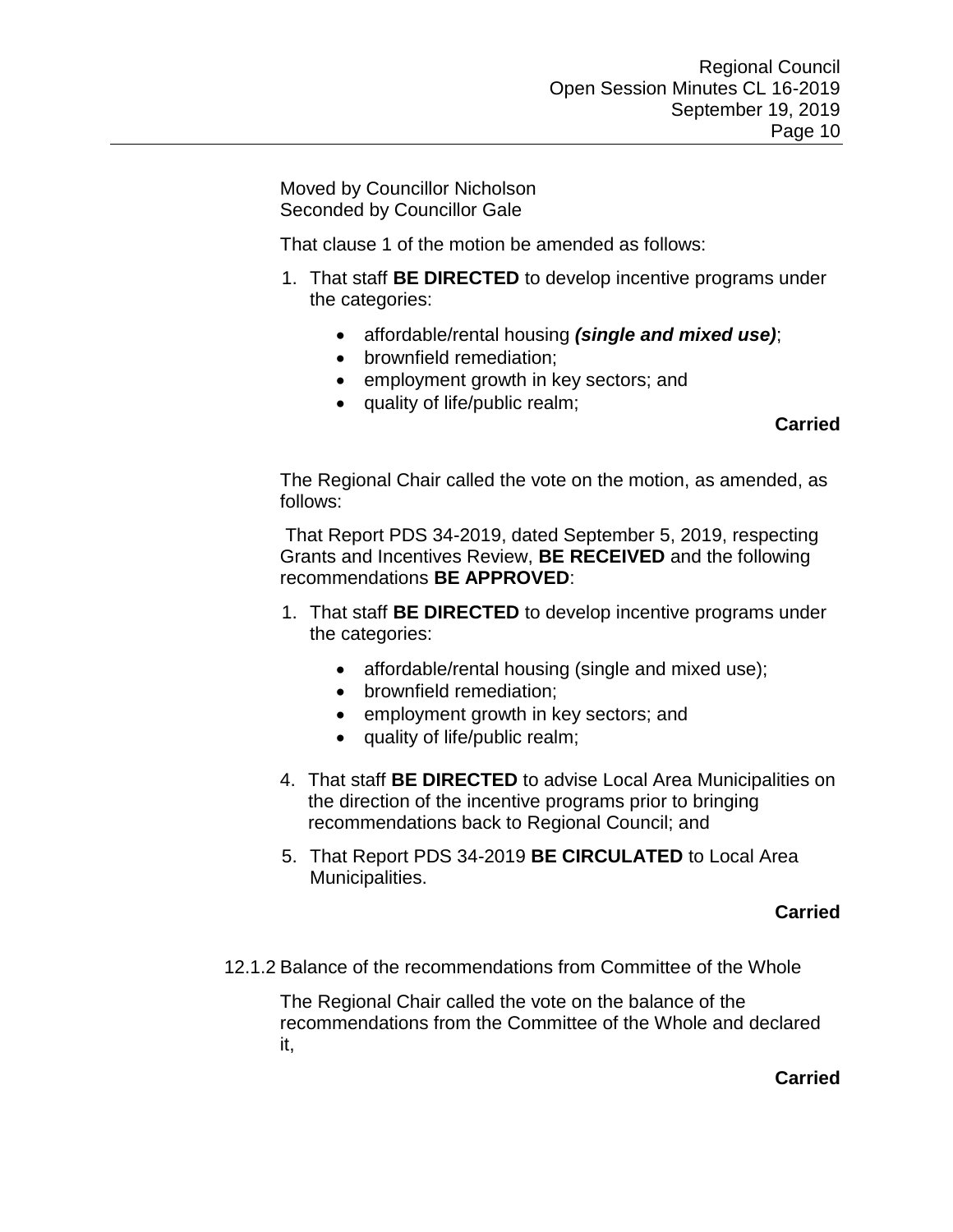#### 12.2 Audit Committee

Minutes AC 5-2019, Monday, September 9, 2019

Moved by Councillor Rigby Seconded by Councillor Foster

That Report AC 5-2019 being the Open Session minutes of the Audit Committee meeting held on Monday, September 9, 2019, **BE RECEIVED**  and the recommendations contained therein **BE APPROVED**.

**Carried**

#### 12.3 Public Works Committee

Minutes PWC 9-2019, Tuesday, September 10, 2019

Moved by Councillor Rigby Seconded by Councillor Edgar

That Report PWC 9-2019 being the Open and Closed Session minutes of the Public Works Committee meeting held on Tuesday, September 10, 2019, **BE RECEIVED** and the recommendations contained therein **BE APPROVED**.

**Carried**

#### 12.4 Public Health and Social Services Committee

Minutes PHSSC 9-2019, Tuesday, September 10, 2019

Moved by Councillor Chiocchio Seconded by Councillor Villella

That Report PHSSC 9-2019 being the Open Session minutes of the Public Health & Social Services Committee meeting held on Tuesday, September 10, 2019, **BE RECEIVED** and the recommendations contained therein **BE APPROVED**.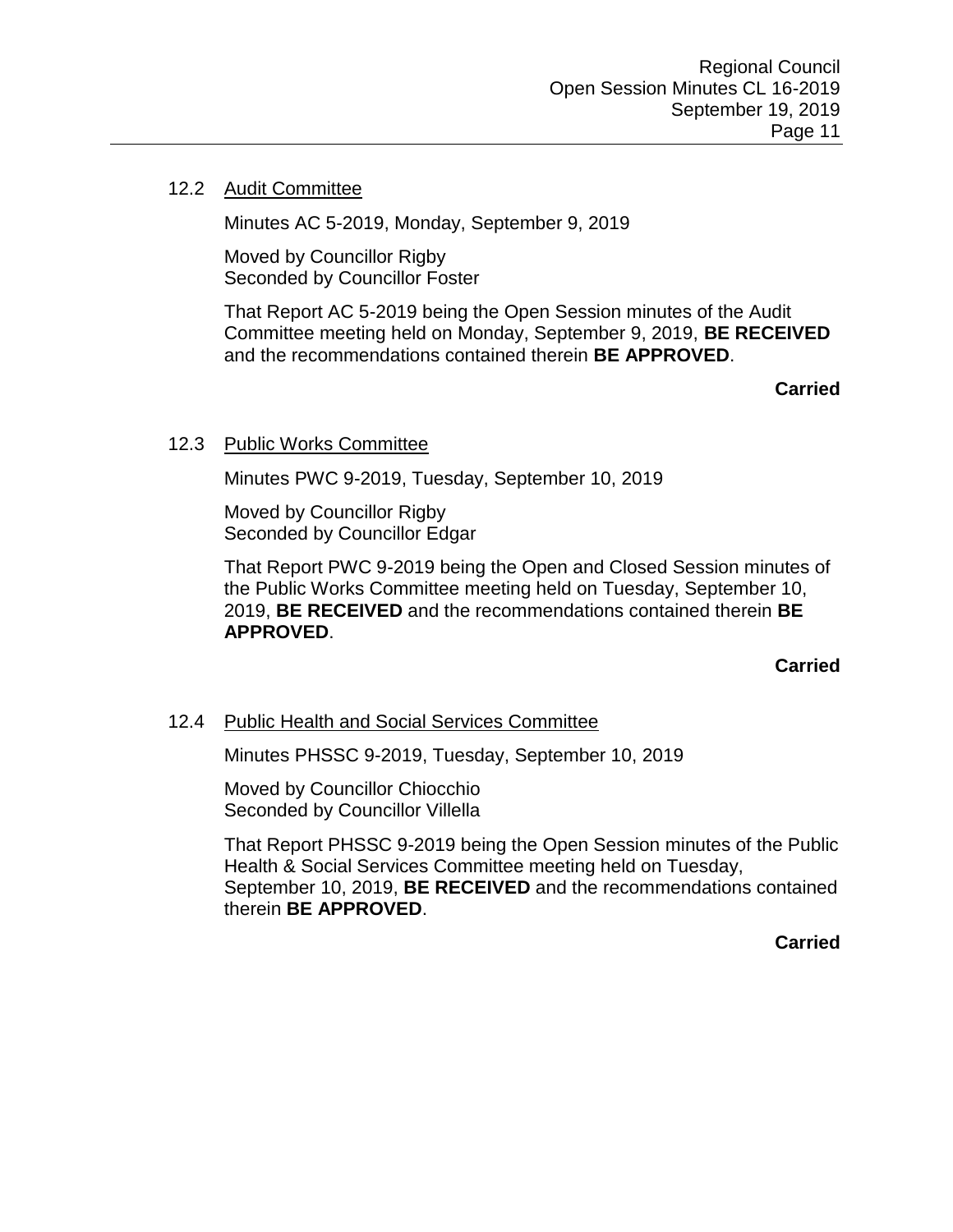#### 12.5 Corporate Services Committee

Minutes CSC 9-2019, Wednesday, September 11, 2019

Moved by Councillor Foster Seconded by Councillor Edgar

That Report CSC 9-2019 being the Open Session minutes of the Corporate Services Committee meeting held on Wednesday, September 11, 2019, **BE RECEIVED** and the recommendations contained therein **BE APPROVED**.

12.5.1 Minute Item 5.6 respecting 2020 Legislative Schedule of Regular Meetings

The recommendation contained in Minute Item 5.6 was considered separately as follows:

That Report CLK 13-2019, dated September 11, 2019, respecting 2020 Legislative Schedule of Regular Meetings, **BE RECEIVED** and the following recommendation **BE APPROVED**:

1. That the 2020 Legislative Schedule of Regular Meetings, attached as Appendix 1 to Report CLK 13-2019, **BE ADOPTED**.

Moved by Councillor Heit Seconded by Councillor Insinna

That the 2020 Legislative Schedule of Regular Meetings (Appendix 1 to Report CLK 13-2019) **BE AMENDED** to hold Public Health and Social Services Committee meetings on Tuesdays at 1:00 p.m.

## **Carried**

The Regional Chair called the vote on the motion, as amended, as follows:

That Report CLK 13-2019, dated September 11, 2019, respecting 2020 Legislative Schedule of Regular Meetings, **BE RECEIVED** and the following recommendation **BE APPROVED**:

1. That the 2020 Legislative Schedule of Regular Meetings, attached as Appendix 1 to Report CLK 13-2019, **BE ADOPTED**, as amended.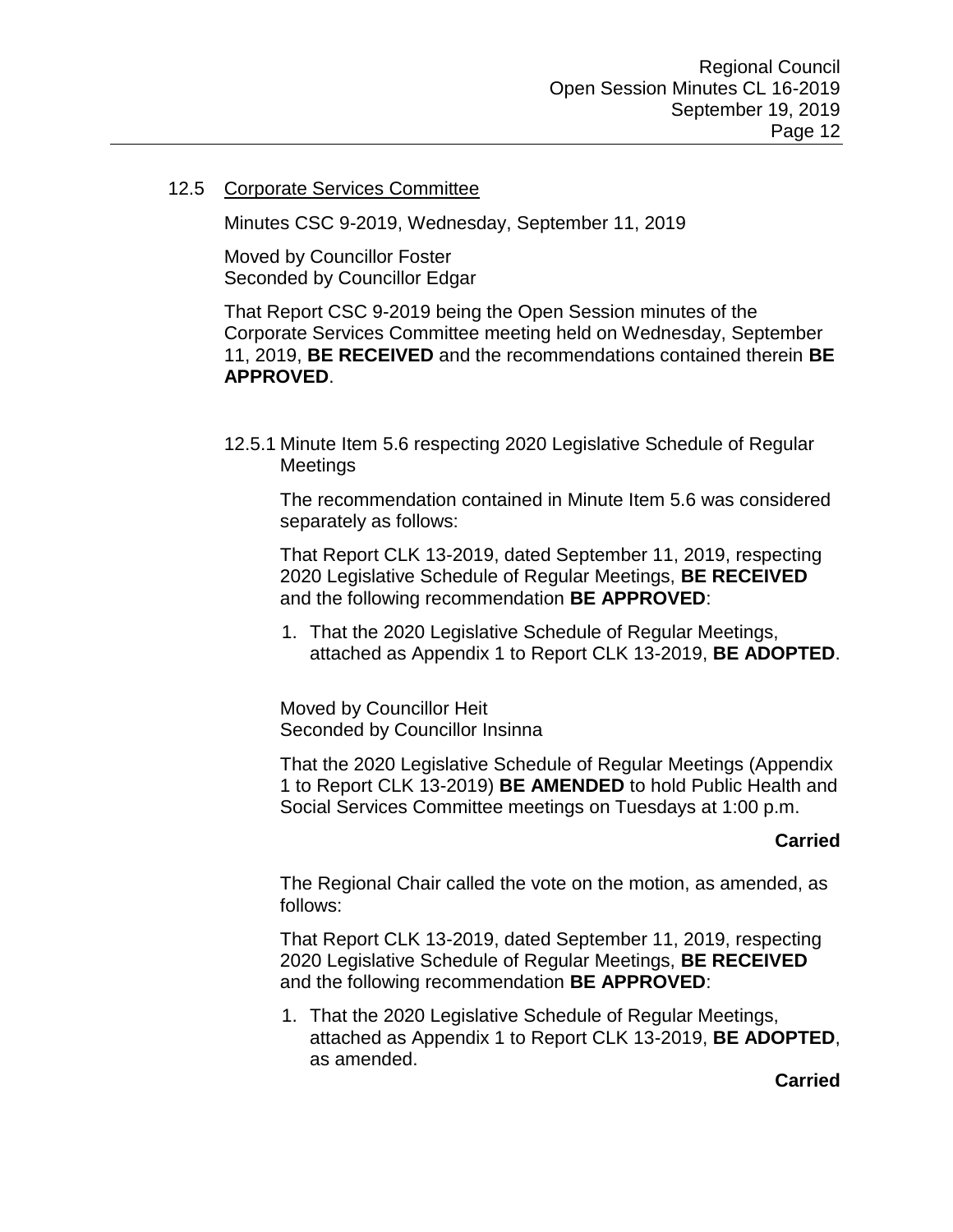12.5.2 Minute Item 5.3 respecting Airport Project Update - Terms of Transfer Negotiations

The recommendation contained in Minute Item 5.3 was considered separately as follows:

That Report CSD 62-2019, dated September 11, 2019, respecting Airport Project Update – Terms of Transfer Negotiations, **BE RECEIVED** and the following recommendations **BE APPROVED**:

- 1. That Regional Council **APPROVE** the transition to sole ownership of Niagara District Airport (NDA) based on the Terms of Transfer in Appendix 1 of Report CSD 62-2019, to be amended to include governance structure, master plans and a proposed transfer date of January 1, 2021 with consideration of Regional staff additions, and subject to 2021 budget approval;
- 2. That Regional Council **APPROVE** the transition to sole ownership of Niagara Central Dorothy Rungeling Airport (NCDRA) based on the Terms of Transfer in Appendix 1of Report CSD 62-2019, to be amended to include governance structure, master plans and a proposed transfer date of January 1, 2021 with consideration of Regional staff additions, and subject to 2021 budget approval;
- 3. That Airport Operations **BE REFERRED** for consideration as part of the 2021 budget process; and
- 4. That, pending approval of recommendations 1 and 2, staff will conduct the necessary due diligence to inform a formal transfer of assets and the results will **BE REFERRED** to Council for information.

Recorded Vote:

Yes (15): Butters, Campion, Chiocchio, Darte, Diodati, Disero, Easton, Edgar, Foster, Huson, Nicholson, Rigby, Sendzik, Steele, Villella.

No (10): Fertich, Gale, Greenwood, Heit, Insinna, Ip, Jordan, Redekop, Ugulini, Whalen.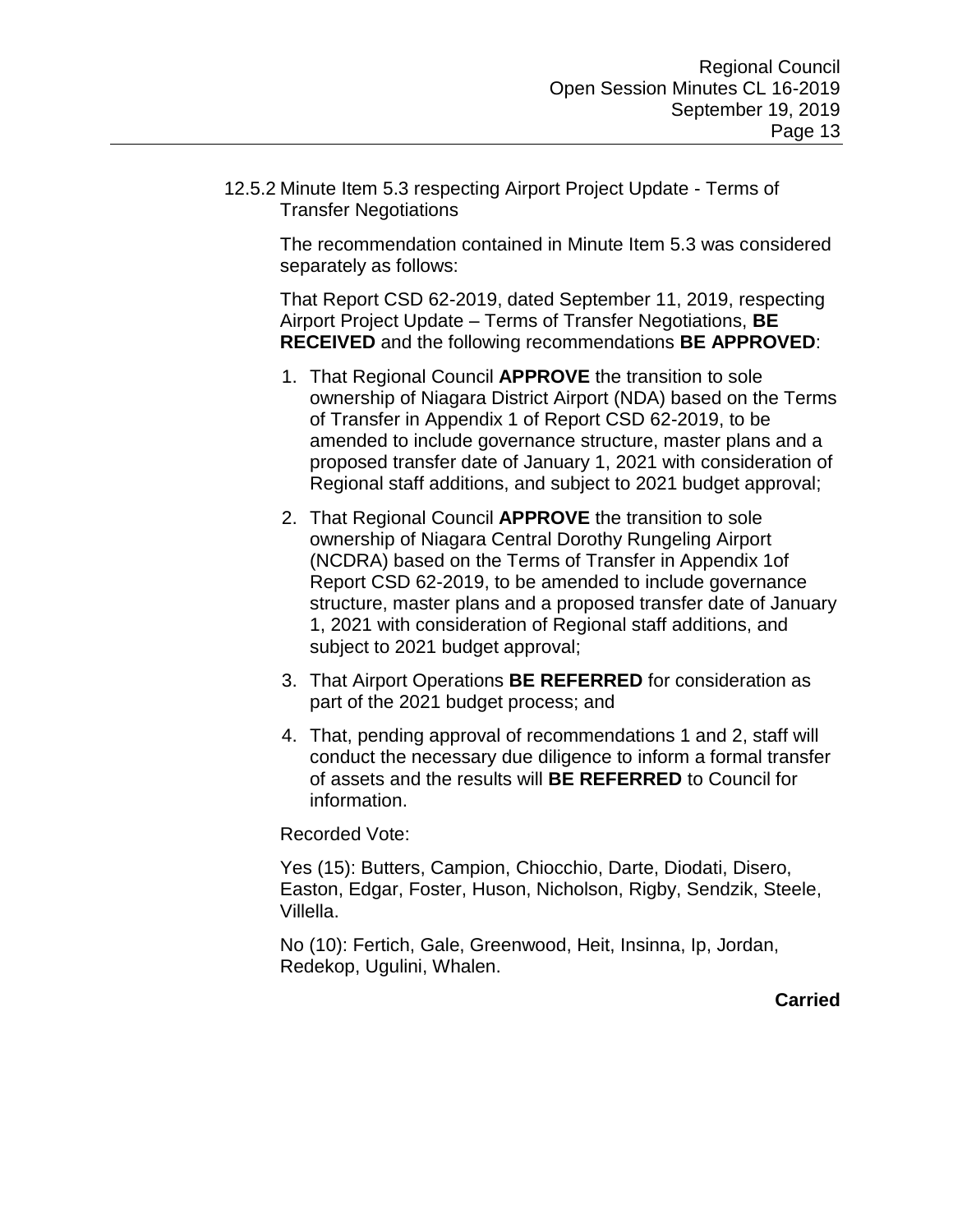12.5.3 Balance of the recommendations from Corporate Services **Committee** 

> The Regional Chair called the vote on the balance of the recommendations from the Corporate Services Committee and declared it,

> > **Carried**

### 12.6 Planning and Economic Development Committee

Minutes PEDC 9-2019, Wednesday, September 11, 2019

Moved by Councillor Huson Seconded by Councillor Fertich

That Report PEDC 9-2019 being the Open Session minutes of the Planning & Economic Development Committee meeting held on Wednesday, September 11, 2019, **BE RECEIVED** and the recommendations contained therein **BE APPROVED**.

#### **Carried**

#### **15. NOTICES OF MOTION**

There were no notices of motion.

#### **16. OTHER BUSINESS**

Members made various announcements related to activities and events within the Region and area municipalities.

#### **17. CLOSED SESSION**

Council did not resolve into closed session.

#### **18. REPORT FROM CLOSED SESSION**

Council did not resolve into closed session.

#### **19. BY-LAWS**

Moved by Councillor Ugulini Seconded by Councillor Steele

That the following Bills **BE NOW READ** and **DO PASS:**

Bill 2019-67 - A by-law to accept, assume and dedicate Part of Lot 32, Concession 2, in the City of Port Colborne as part of Regional Road No. 5 (Killaly Street West).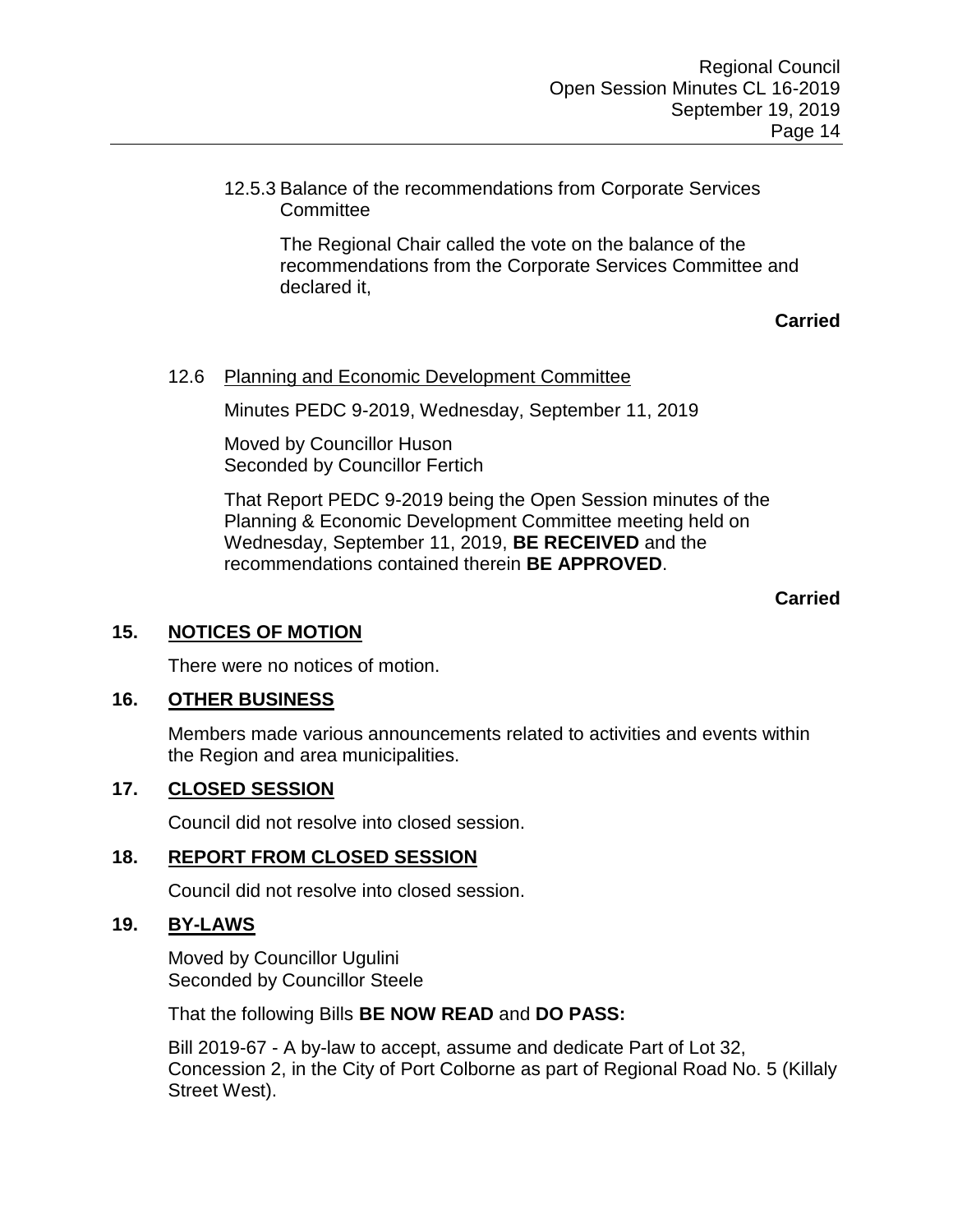Bill 2019-68 - A by-law to provide for the regulation of traffic on Regional Highways (Regional Road 56, Collier Road, Parking Prohibition), City of Thorold.

Bill 2019-69 - A by-law to appoint municipal law enforcement officers for the purpose of enforcing various Regional by-laws for The Regional Municipality of Niagara.

Bill 2019-70 - A by-law to exempt local Official Plan Amendments (LOPAs) from Regional approval and to repeal By-law Nos. 129-2001 and 43-2002.

Bill 2019-71 - A by-law to appoint Deputy Regional Clerks for the purposes of the Commissioners for Taking Affidavits Act and to amend By-law No. 2017-44.

Bill 2019-72 - A by-law to authorize long-term financing (1-30 years) in the amount of \$21,000,000; Niagara Region Capital Project.

Bill 2019-73 - A by-law to provide for the adoption of Amendment 15 to the Official Plan for the Niagara Planning Area to implement the revised exemption policies affecting all local municipalities.

Bill 2019-74 - A by-law to adopt, ratify and confirm the actions of Regional Council at its meeting held on September 19, 2019.

## **Carried**

## **20. ADJOURNMENT**

There being no further business, the meeting adjourned at 9:19 p.m.

\_\_\_\_\_\_\_\_\_\_\_\_\_\_\_\_\_\_\_\_\_\_\_\_\_\_\_\_\_\_\_\_ \_\_\_\_\_\_\_\_\_\_\_\_\_\_\_\_\_\_\_\_\_\_\_\_\_\_\_\_\_\_\_\_ Jim Bradley Regional Chair

Matthew Trennum Deputy Regional Clerk

Ann-Marie Norio Regional Clerk

\_\_\_\_\_\_\_\_\_\_\_\_\_\_\_\_\_\_\_\_\_\_\_\_\_\_\_\_\_\_\_\_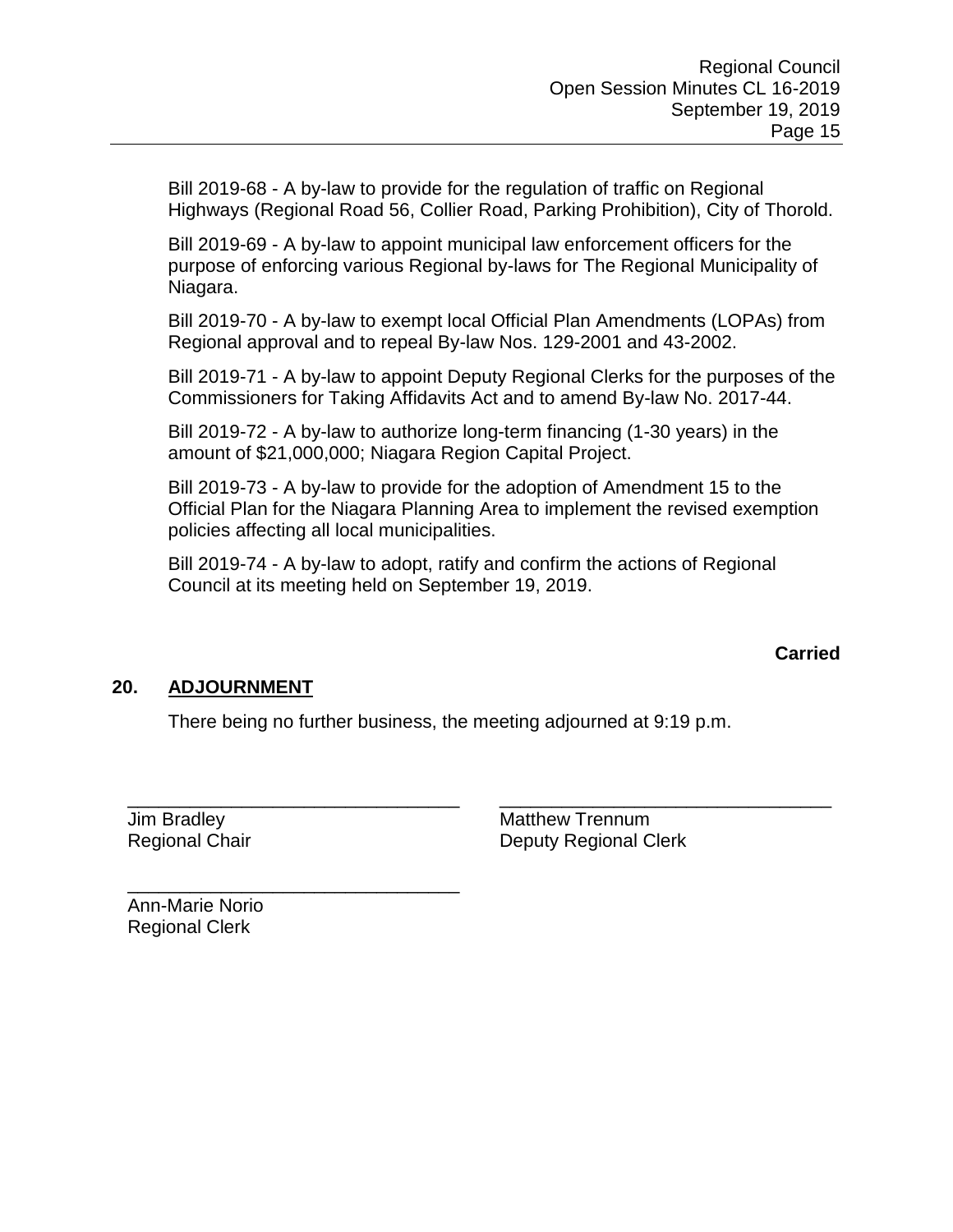Statement from OUT Niagara, Brian Scrivers Thursday, Sept. 19, 2019

Good evening Chair Bradley, members of regional council and staff. My name is Brian Scriver, and I'm the Chair of OUTniagara, an umbrella organization that seeks to represent the interests of hundreds of members of Niagara's sexual- and genderdiverse community.

Our network includes not only individuals, but many established and newly formed organizations that serve the diverse 2SLGBTQ+ community. You'll notice I started the initialism with 2S. This recognizes· the Two-Spirit individuals of First Nations, Metis and Inuit peoples, the original peoples and caretakers of this land, and is one small, symbolic way that OUTniagara attempts to live truth, and support reconciliation.

With that in mind, I am here tonight to add OUTniagara's support to the Region's consideration to join the 77 other Canadian municipalities who have allied with the Coalition of Inclusive Municipalities, formerly the Canadian Coalition Against Racism and Discrimination.

OUTniagara's values and m1ss1on closely align with the goals of the Coalition of Inclusive Municipalities. The opening statement of the coalition says "This network brings together municipalities that want to improve their policies against racism, discrimination, exclusion and intolerance. Its strength lies in the shared experiences of its members. Together, the municipalities undertake initiatives to eliminate all forms of discrimination with a view to building open and inclusive societies."

OUTniagara's goals are the same, except our focus is on Niagara's often-marginalized sexual- and gender-diverse community. We believe that diversity is key to the health of a community and must be nurtured and protected from racism, discrimination, exclusion and intolerance.

In the same way that we honour the first peoples of Canada, OUTniagara also recognizes that the region has a growing population of newcomers, many of whom have fled their home countries because of discrimination and violence based on their sexual or gender identity. Niagara needs to be seen as, and be a safe, inclusive and accepting place where newcomers can settle, begin new lives, and feel welcome.

As with any other human population, Niagara's 2SLGBTQ members have complex lives. Not only are they sometimes dealing with overt discrimination, they also experience intersecting issues like race, disability, poverty, age, and access to healthcare, to name but a few.

I was born in St. Catharines and attended Niagara schools from the earliest grades through to university. I am, however, part of a lost generation. Every single TwoSpirited,gay, lesbian, bisexual, trans, queer and questioning person I knew through my high school and university years left Niagara. Every single one- including me. Where are they now? Montreal. Vancouver. And mostly, Toronto. Why? Because these cities all have a vibrant sexual- and gender-diverse community that they help to nurture and support.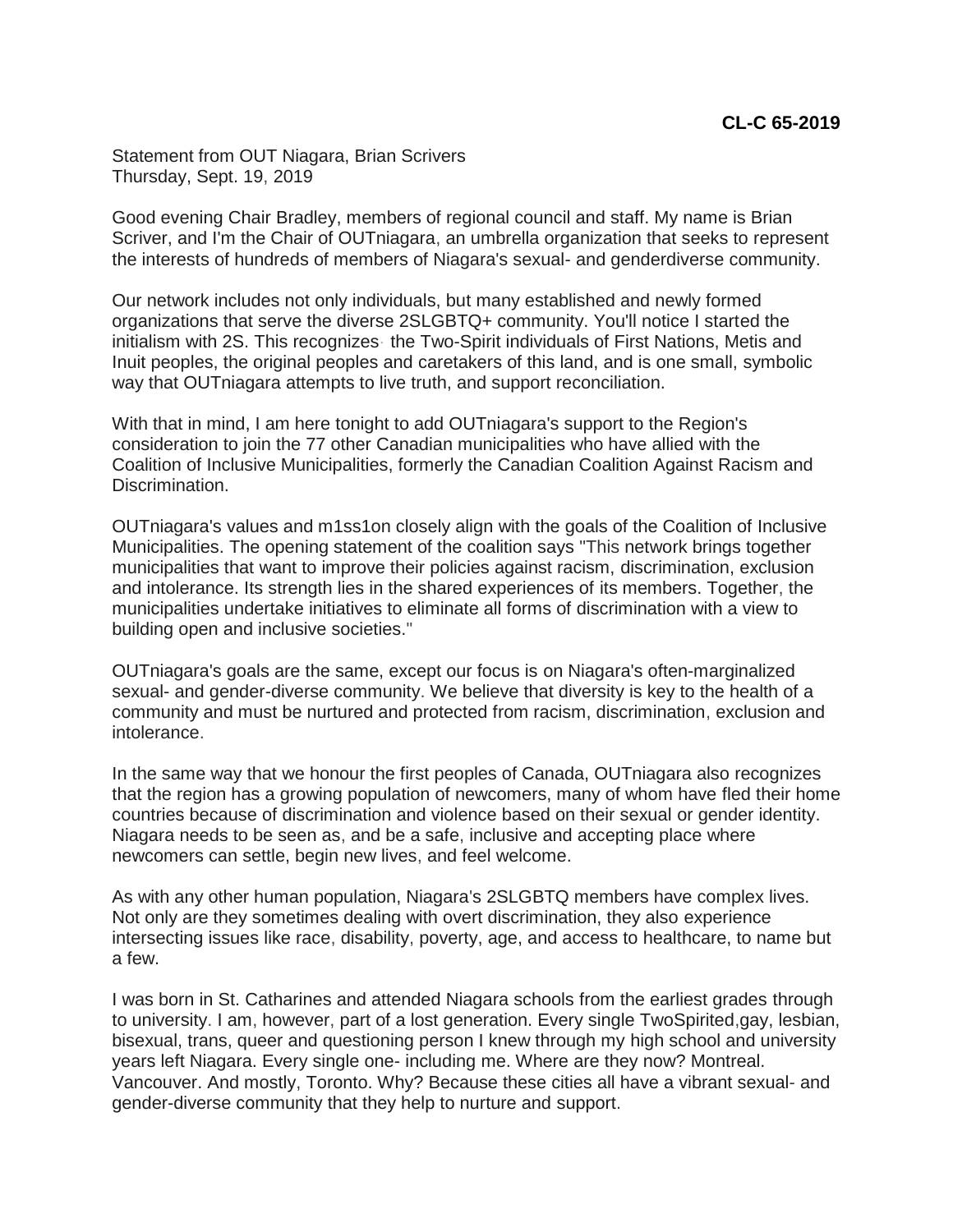A region that respects diversity, and backs it up with resources, will encourage young people and seniors to stay and to help build the communities in which we live. The 2SLGBTQ community represents a significant portion of what urban studies theorist Richard Florida would call the "Creative Class." He believes, in part, that this is a segment of the community that will attract the economy and the jobs of the future.

Niagara is a part of the Golden Horseshoe which is one of the fastest growing regions in North America, generating nearly 25% of Canada's GOP. We are "the economic engine of Ontario". We are leaders. What we do here tonight matters.

Joining the Coalition of Inclusive Municipalities is a powerful, motivational and aspirational symbol of good faith, just as are rainbow crosswalks, the newly established Diversity and Inclusion and Anti-Racism Committees by the City of St. Catharines, and the 2019 raising of the rainbow flags at the District School Board of Niagara, Niagara Regional Police headquarters and most, if not all. Niagara municipalities, including here at Regional headquarters. Joining the coalition is also a concrete action toward building up a community that accepts all of its citizens, so they can feel welcome and safe in their own community and want to stay.

Those of us who enjoy privilege and positions of power must ensure that our most vulnerable citizens are included, and have a place at the table when these kinds of initiatives are discussed.

We respectfully call upon Niagara Region to join the coalition and to find ways to ensure the future of Niagara will be a vibrant place for the creative class to live, work, grow, raise a family, and retire.

Thank you for including OUTniagara at your table tonight.